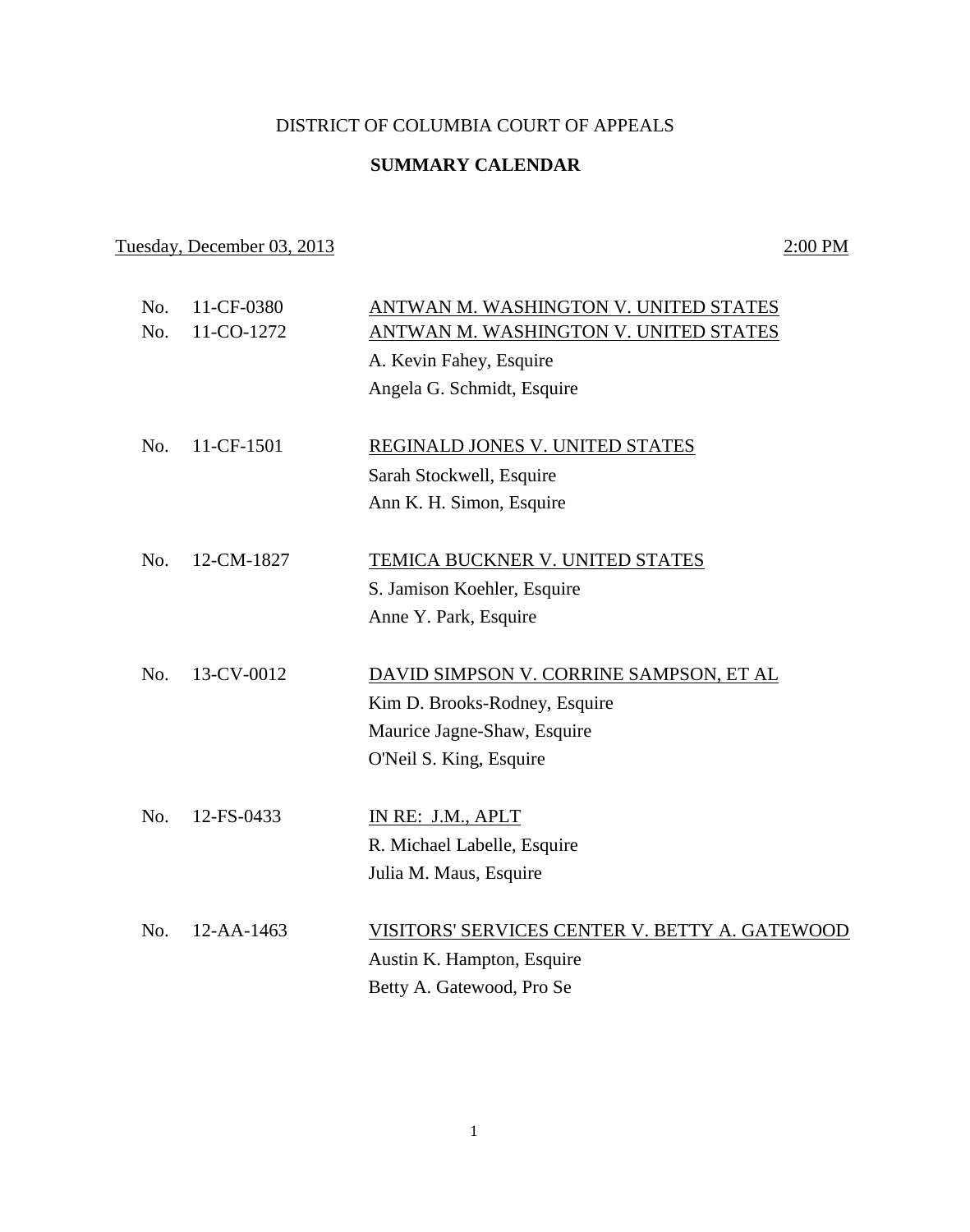| No. | 12-AA-0994                 | ELFLETA L. NIXON V D.C. DEP'T OF EMPLOYMENT<br><b>SERVICES</b>       |         |
|-----|----------------------------|----------------------------------------------------------------------|---------|
|     |                            | Benjamin T. Boscolo, Esquire                                         |         |
|     |                            | William H. Schladt, Esquire                                          |         |
| No. | 12-FM-1885                 | KEVIN DAVIS V. COZETTE LYNETTE THOMAS                                |         |
|     |                            | Kevin Davis, Pro Se                                                  |         |
|     |                            | James C. McKay, Jr., Esquire                                         |         |
| No. | 12-CV-1845                 | <b>SWANN HOUSE, LLC V. COLUMBIA BANK</b>                             |         |
|     |                            | Ronald L. Schwartz, Esquire                                          |         |
|     |                            | David Musgrave, Esquire                                              |         |
| No. | 12-AA-1746                 | SHEILA OLIVER-PATTERSON V. D.C. COMMISSION ON<br><b>HUMAN RIGHTS</b> |         |
|     |                            | Richard S. Love, Esquire                                             |         |
|     |                            | Joseph A. Yablonski, Esquire                                         |         |
| No. | 13-CV-0013                 | YVONNE V. STEWART V. JAMES L. ATKINSON                               |         |
|     |                            | Yvonne V. Stewart, Pro Se                                            |         |
|     |                            | Carolyn Perry, Esquire                                               |         |
| No. | 12-CV-1196                 | PAMELA R. LEAKE V. BARBARA WASHINGTON<br><b>FRANKLIN</b>             |         |
|     |                            | Pamela R. Leake, Pro Se                                              |         |
|     |                            | Frederic W. Schwartz, Jr., Esquire                                   |         |
|     | Tuesday, December 10, 2013 |                                                                      | 2:00 PM |
| No. | 12-CF-0865                 | <b>MICHAEL P. HUGHES V. UNITED STATES</b>                            |         |
|     |                            | Nancy E. Allen, Esquire                                              |         |
|     |                            | Demian S. Ahn, Esquire                                               |         |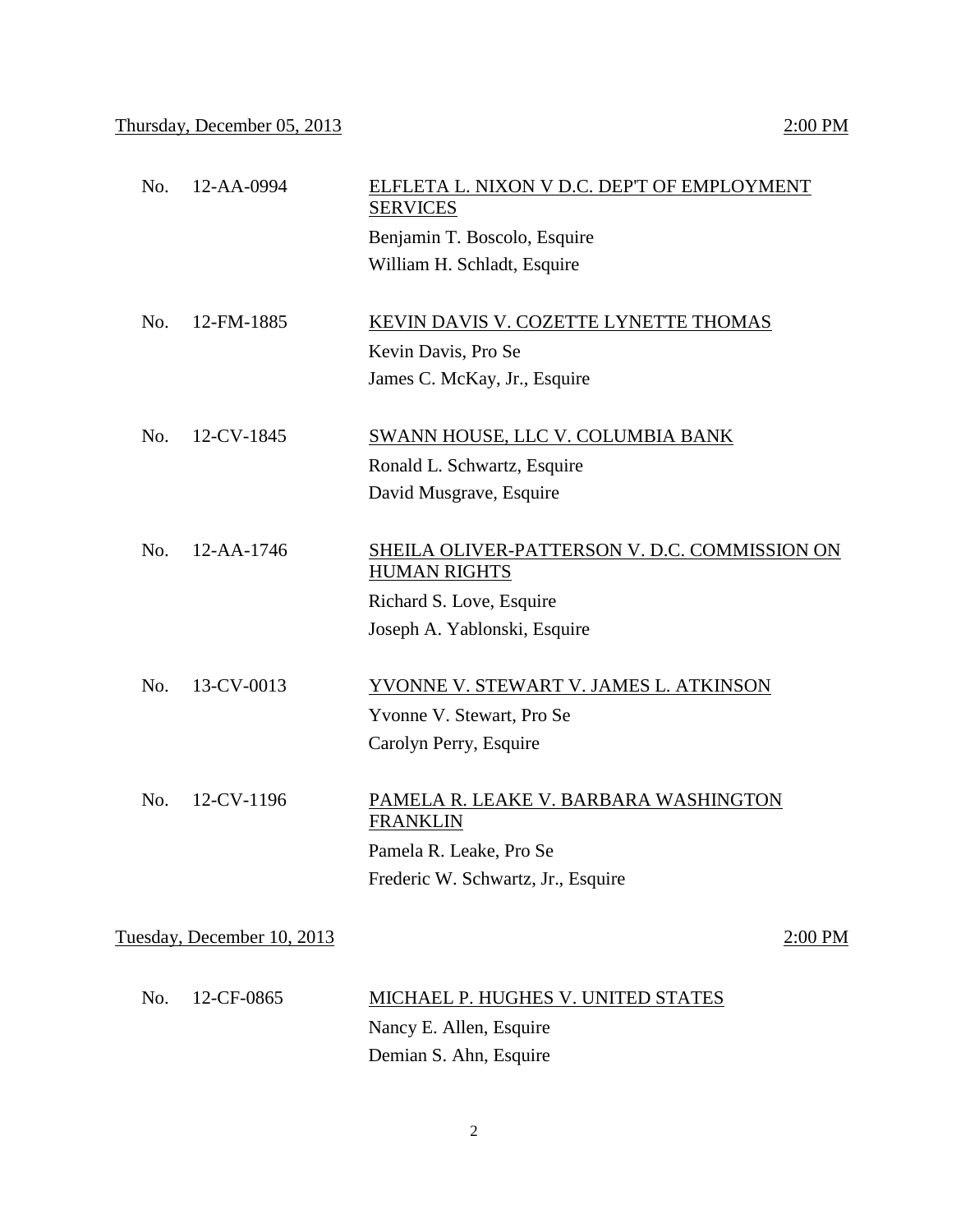| No. | 12-FS-1753                   | IN RE: A.S., APPELLANT                                                    |
|-----|------------------------------|---------------------------------------------------------------------------|
|     |                              | David A. Carr, Esquire                                                    |
|     |                              | Julia M. Maus, Esquire                                                    |
| No. | 12-CF-0952                   | KEITH D. SIMMONS V. UNITED STATES                                         |
|     |                              | Stephanie Johnson, Esquire                                                |
|     |                              | Margaret E. Barr, Esquire                                                 |
| No. | 12-CV-1909                   | <b>SANDRA DAVIS V. D.C. WATER AND SEWER</b><br>AUTHORITY, ET AL.          |
|     |                              | Charles C. Iweanoge, Esquire                                              |
|     |                              | Tamika L. Taylor, Esquire                                                 |
|     |                              | Gregory M. Cumming, Esquire                                               |
| No. | 12-AA-1961                   | THE MAGDALINE CONDOMINIUM V. D.C. DEP'T OF<br>PUBLIC WORKS                |
|     |                              | Jeffrey L. Light, Esquire                                                 |
|     |                              | Gregory M. Cumming, Esquire                                               |
| No. | 12-AA-1446                   | GWENDETTA STOCKS V. D.C. DEP'T OF EMPLOYMENT<br><b>SERVICES</b>           |
|     |                              | Michael J. Kitzman, Esquire                                               |
|     |                              | William S. Sands, Jr., Esquire                                            |
|     | Wednesday, December 11, 2013 | 2:00 PM                                                                   |
|     |                              |                                                                           |
| No. | $12 - AA - 0564$             | WASHINGTON HOSPITAL CENTER, ET AL V. D.C. DEP'T<br>OF EMPLOYMENT SERVICES |
|     |                              | John C. Duncan, III, Esquire                                              |
|     |                              | Eric M. May, Esquire                                                      |
| No. | 12-AA-0665                   | KEVIN V. REYNOLDS V. D.C. DEP'T OF EMPLOYMENT<br><b>SERVICE</b>           |
|     |                              | Benjamin T. Boscolo, Esquire                                              |
|     |                              | Barry D. Bernstein, Esquire                                               |

3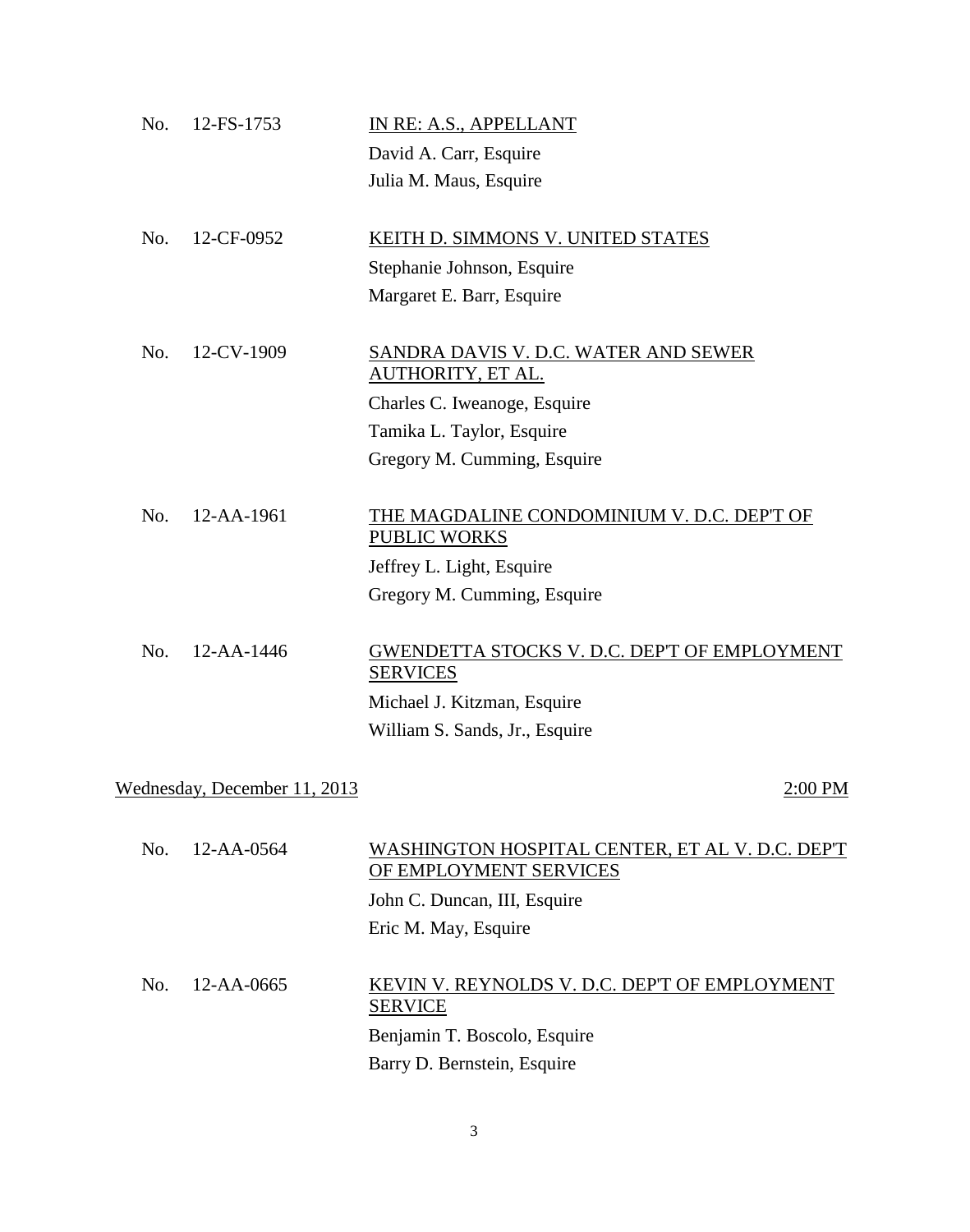| No. | 11-CF-1669                | VERNON L. HEADSPETH V. UNITED STATES                            |
|-----|---------------------------|-----------------------------------------------------------------|
|     |                           | Joshua Deahl, Esquire                                           |
|     |                           | Kristina L. Ament, Esquire                                      |
| No. | 12-CF-0679                | HARRY J. MOTEN V. UNITED STATES                                 |
|     |                           | Chantal Jean-Baptiste, Esquire                                  |
|     |                           | Demian S. Ahn, Esquire                                          |
| No. | 12-CM-1576                | <b>BILLY BYERS V. UNITED STATES</b>                             |
|     |                           | Edward E. Schwab, Esquire                                       |
|     |                           | Adrienne C. Dedjinou, Esquire                                   |
| No. | 12-CO-1958                | KEITH HAWKINS V. UNITED STATES                                  |
|     |                           | Keith Hawkins, Pro Se                                           |
|     |                           | Anne Y. Park, Esquire                                           |
|     | Friday, December 13, 2013 | 2:00 PM                                                         |
| No. | 13-CV-0386                | 1921 ROSEDALE STREET TRUST V. TERWIN<br>MORTGAGE TRUST 2005-4HE |
|     |                           | Robert E. Cappell, Esquire                                      |
|     |                           | Aaron D. Neal, Esquire                                          |
| No. | 12-CV-0989                | DAVID MEAD V. VIDA REAL ESTATE PROPERTIES,<br>LLC               |
| No. | 12-CV-0990                | DAVID MEAD V. VIDA REAL ESTATE PROPERTIES,<br>L <sub>LC</sub>   |
|     |                           | David Mead, Pro Se                                              |
|     |                           | Richard J. Bianco, Esquire                                      |
| No. | 12-AA-1654                | MIRNA PLACIDO V. D.C. DEP'T OF EMPLOYMENT<br><b>SERVICES</b>    |
|     |                           | David J. Kapson, Esquire                                        |
|     |                           | Barry D. Bernstein, Esquire                                     |
|     |                           |                                                                 |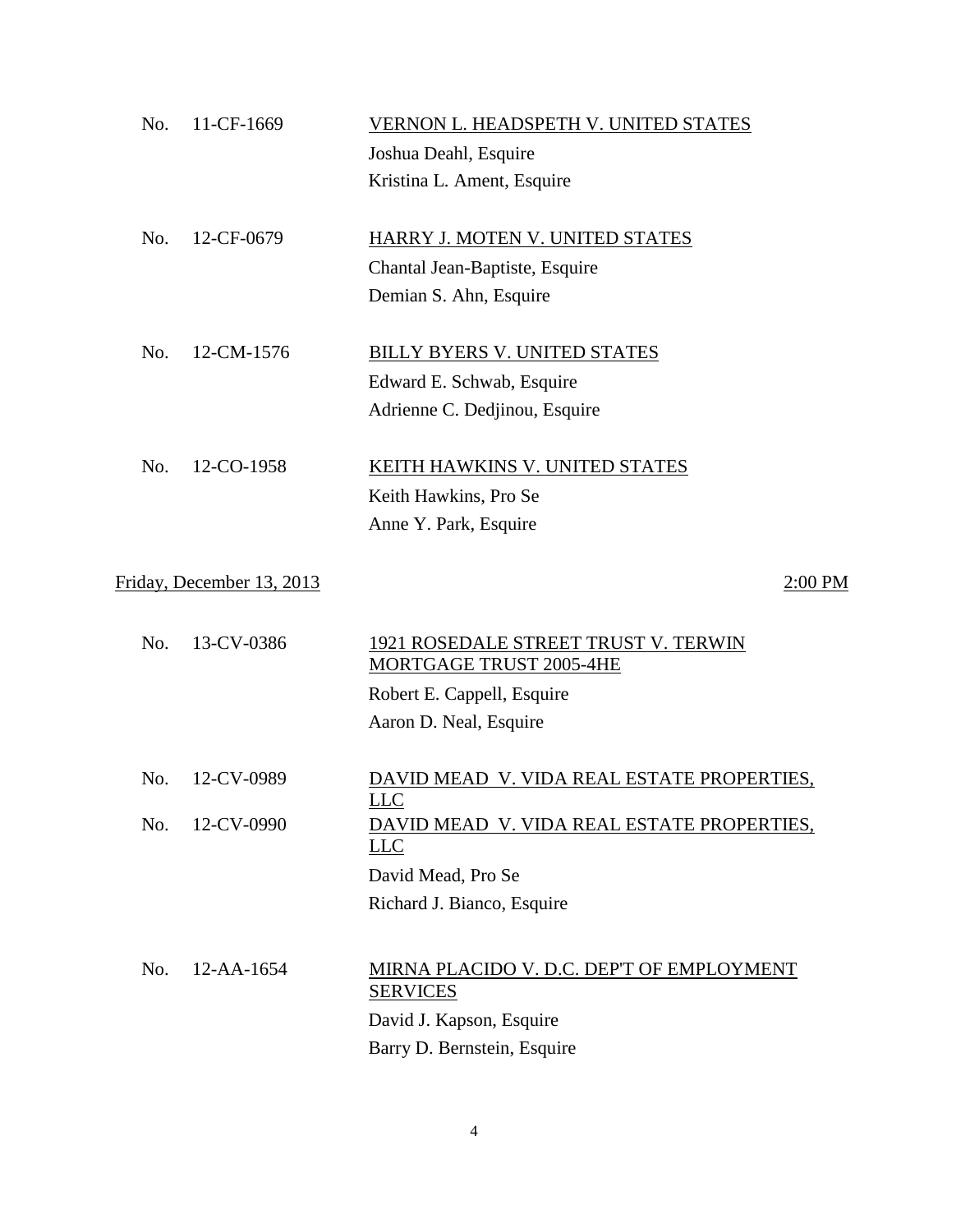| No. | 13-CV-0216                 | MATTHEW FOGG V. FIDELITY NATIONAL TITLE<br><b>INSURANCE COMPANY</b> |
|-----|----------------------------|---------------------------------------------------------------------|
|     |                            | Douglas R. Taylor, Esquire                                          |
|     |                            | Griffin Vann Canada, Esquire                                        |
| No. | 12-FM-1220                 | LISA YEARWOOD V. LENNOX SIMON YEARWOOD                              |
|     |                            | Lisa Yearwood, Pro Se                                               |
|     |                            | Lennox Simon Yearwood, Pro Se                                       |
| No. | 13-AA-0091                 | ACHRAF BENNANI V. IL CANALE RESTAURANT                              |
|     |                            | Achraf Bennani, Pro Se                                              |
|     |                            | E. David Harrison, Esquire                                          |
|     | Tuesday, December 17, 2013 | 2:00 PM                                                             |
|     |                            |                                                                     |
| No. | 12-CF-0984                 | LORENZO D. BARNES V. UNITED STATES                                  |
|     |                            | Christopher Kemmitt, Esquire                                        |
|     |                            | Sharon A. Sprague, Esquire                                          |
| No. | 12-CF-1591                 | DAVID L. BOYD V. UNITED STATES                                      |
|     |                            | T. Gail Maddox-Levine, Esquire                                      |
|     |                            | Ann K. H. Simon, Esquire                                            |
| No. | 12-CM-0907                 | DRADORANCE BLACKMON V. UNITED STATES                                |
|     |                            | Sicilia C. Englert, Esquire                                         |
|     |                            | John P. Mannarino, Esquire                                          |
| No. | 12-CF-1574                 | ANDRE D. HOCKADAY V. UNITED STATES                                  |
|     |                            | Cory Lee Carlyle, Esquire                                           |
|     |                            | Katherine M. Kelly, Esquire                                         |
| No. | 12-CF-0902                 | CARLOS LOPEZ V. UNITED STATES                                       |
|     |                            | Joseph A. Virgilio, Esquire                                         |
|     |                            | L. Jackson Thomas, II, Esquire                                      |
|     |                            |                                                                     |